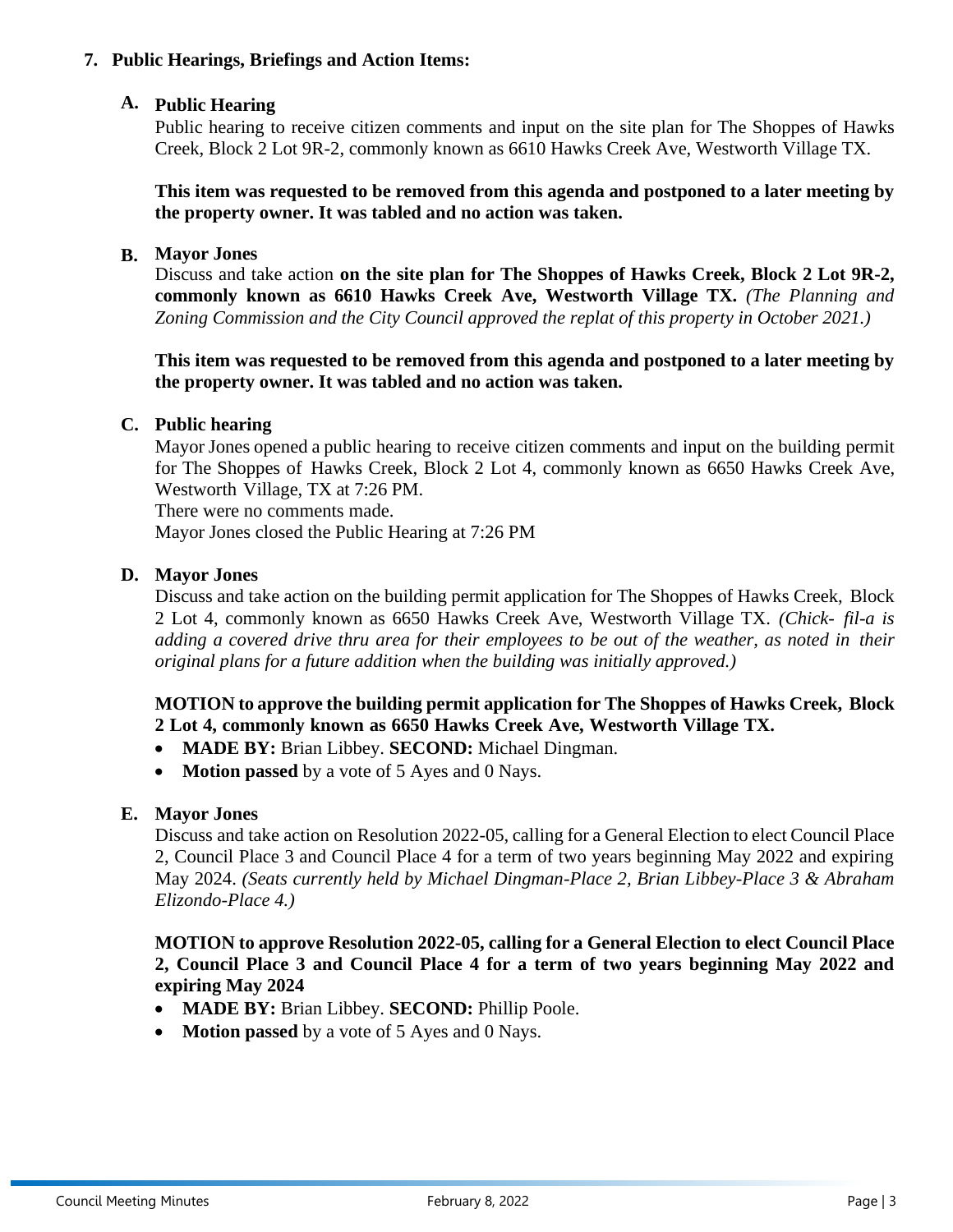# **B. Meetings**

- Planning and Zoning meeting, March  $29<sup>th</sup>$  at 6:00pm
- Regular Council meeting, April  $12<sup>th</sup>$  at 7:00pm

# **C. Citizen Comments**

*This is an opportunity for citizens to address the Council on any matter, whether it is or is not posted on the agenda. The Council is not permitted to discuss or take action on any presentations made to the Council concerning an item not listed on the agenda. To address the Council, submit a Public Comment Form to the City Secretary prior to the Citizen Comments portion of the meeting, and you will be called to the podium to speak up to three (3) minutes or the time limit determined by the mayor or presiding officer. Topics of presentations should be limited to matters over which the Council has authority. Public Comment Forms are located in the lobby and online.*

### **7. Public Hearings, Briefings and Action Items:**

### **A. Public Hearing**

Public hearing to receive citizen comment and input on the rezoning of IWELLNESS ADDITION Block 1, Lot 1 commonly known as 285 Roaring Springs Road, Westworth Village TX from Single Family Residential (SF-R) to Office (O).

### **B. Mayor Jones**

Discuss and take action **on the rezoning of IWELLNESS ADDITION Block 1, Lot 1 commonly known as 285 Roaring Springs Road, Westworth Village TX from Single Family Residential (SF-R) to Office (O).** *(The Planning and Zoning Commission met on March 3rd and recommend approval. This property was originally zoned as Office; it was rezoned to SF-A and the planned home was not built. The property has sold, and the new owners requested it be put back to Office zoning.)*

### **C. Mayor Jones**

Discuss and take action on **Ordinance 487 authorizing the issuance of refunding bonds; appointing a pricing officer and delegating authority to finalize sale of the bonds; pledging revenues for the security of the bonds; and enacting other provisions relating to the subject.**

### **EXECUTIVE SESSION:**

- A. Consultation with attorney pursuant to Texas Government Code Sections 551.071 and 551.072
	- Deliberation regarding the purchase, exchange, lease, or value of real property to be acquired for the expansion and operation of the publicly accessible Hawk's Creek golf course.

# **ADJOURN**

*The Council reserves the right to retire into executive session concerning any of the items listed on this Agenda, whenever it is considered necessary and legally justified under the Open Meetings Act. A quorum of other committee, board and commission members may be present at this meeting; no action will be taken by them.*

*This facility is wheelchair accessible and handicapped parking spaces are available. Requests for accommodations for the hearing impaired must be made 48 hours prior to this meeting. Please contact the City Secretary's Office at (817) 710-2526 for assistance.*